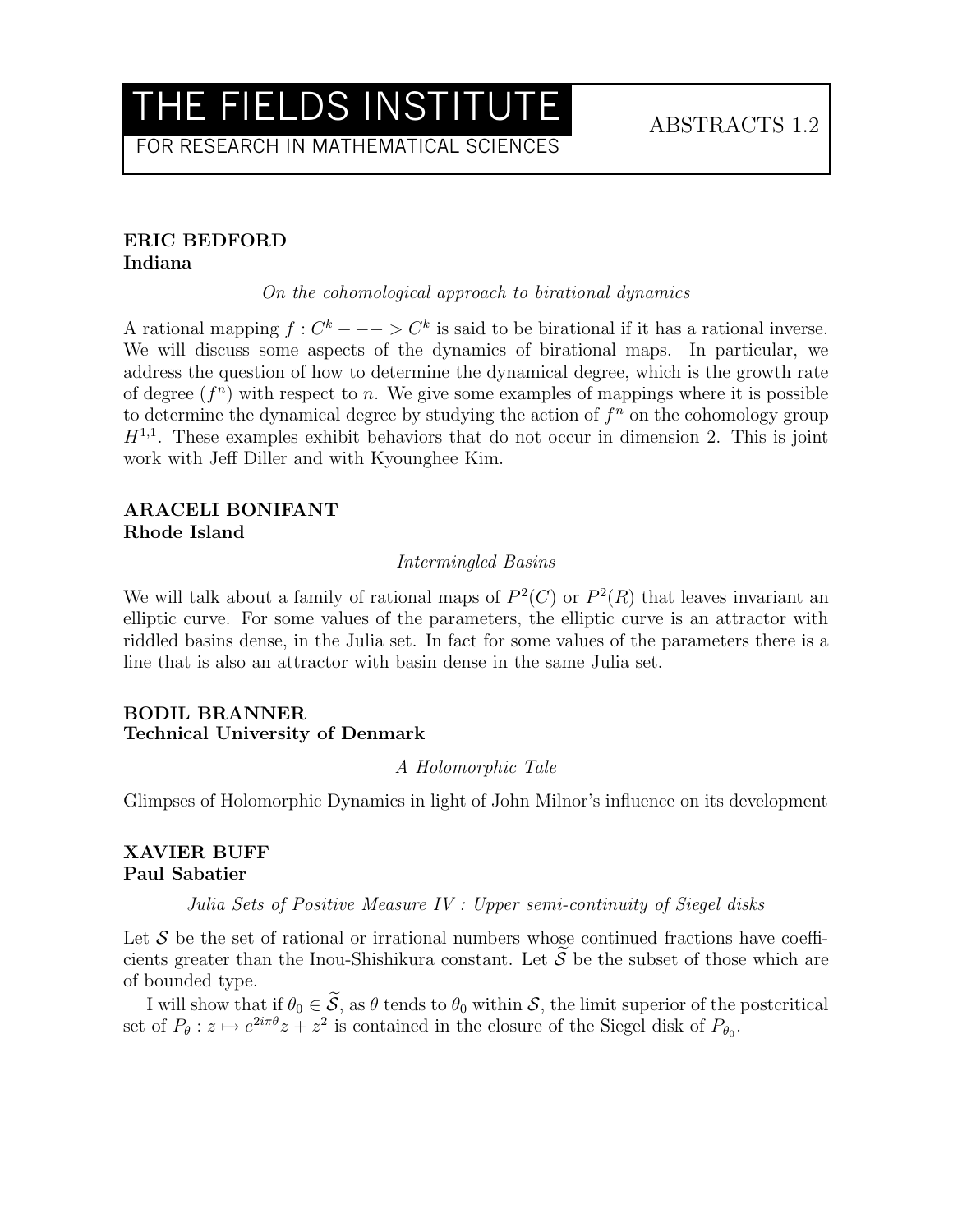FOR RESEARCH IN MATHEMATICAL SCIENCES

## ARNAUD CHERITAT Paul Sabatier

## Julia Sets of Positive Measure II : preservation of half the area of Siegel disc

Given a quadratic polynomial P with a fixed Siegel disk D, given a  $P-$  invariant subdisk  $D_0$ , and a scale  $\epsilon$ , we provide special perturbations of the parameter such that the new quadratic polynomial  $P'$  has a Siegel disk  $D'$  with the following properties: - The rotation number of D' is close to that of  $D - D'$  contains  $D_0 - P'$  has a cycle Hausdorff-close to the boudary of  $D_0$  - D' roughly covers more than half the area of all balls of radius  $\zeta \in$ contained in D

If the rotation number of  $D$  has all its continued fraction entries greater than  $M$ , then the same holds for our perturbations  $D'$ .

### LAURA DE MARCO Chicago

#### Polynomial dynamics and trees

The dynamics of a polynomial on its basin of infinity is modelled by a tree with dynamics. In analogy with spaces of hyperbolic structures, the moduli space of polynomials can be compactified by a space of trees. I'll discuss basic properties of these trees and some applications to the behavior at infinity of unbounded families of polynomials. This is joint work with C. McMullen.

#### BERTRAND DEROIN IHES

Some properties of the holonomy pseudo-group of a holomorphic foliation

We will discuss some properties of the holonomy maps (i.e. Poincaré map) of a singular holomorphic foliation of a complex surface.

## ROBERT L. DEVANEY Boston

#### Parameter Plane Structures for Singularly Perturbed Rational Maps

In this talk we describe some of the different types of structures found in the parameter planes for families of rational maps of the form  $z^n + C/z^d$ . These structures include fractal snowflakes and Cantor necklaces, rings around the McMullen domain, Cantor sets of circles of Sierpinski curve Julia sets, and "external" baby Mandelbrot sets.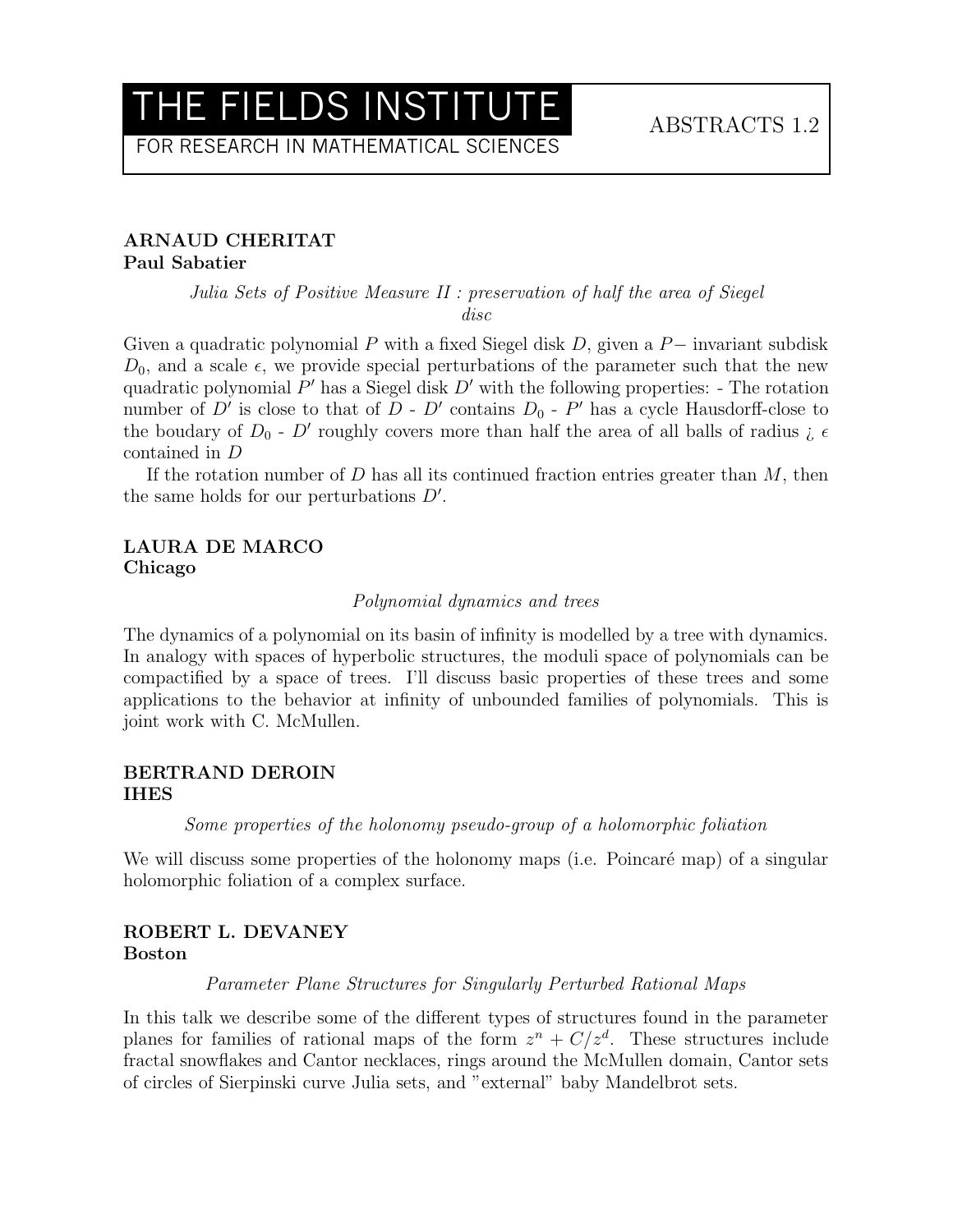FOR RESEARCH IN MATHEMATICAL SCIENCES

#### ADRIEN DOUADY Ecole Normale Superieure

Julia Sets of Positive Measure I : Overview

We describe the context of the question and remind some well known properties of  $f_{\theta} =$  $e^{2i\pi\theta}z + z^2$ . Then we list the ingredients of the proof by A. Cheritat and X. Buff of the existence of a  $\theta$  Cremer with  $m(K_{\theta}) > 0$ : Mc Mullen's density theorem; preservation of half the area of the Siegel disc (JSPM 3); upper semi continuity of the Siegel disc (JSPM 2), which relies on a renormalization property (JSPM 1). Finally we give a brief sketch of the final proof, which shall be developed in JSPM 4 .

Julia Sets of Positive Measure V : The bouncing

Fix  $\theta_0 = [a_1, a_2, \dots]$  (continued fraction) of bounded type with all coefficients  $a_i$  greater than the Shishikura-Inou constant  $S$ . Choosing  $n$  and  $N$  great enough (in this order), take  $\theta = [a_1, ..., a_n, N, S, S, S, ...]$ . Set  $f_{\theta}(z) = e^{2i\pi\theta}z + z^2$ , denote by  $K_{\theta}$  and  $\Delta_{\theta}$  its filled Julia set and its Siegel disc; define in the same way  $f_0$ ,  $K_0$  and  $\Delta_0$ .

Choose  $\delta$  very small and define the annulus  $W = \{z \in \mathbb{C} | 2\delta < d(z, \Delta_0) < 10\delta \},\$ that a point in  $\Delta_0$  cannot escape to infinity under  $f_\theta$  without stepping in W. By JSPM II, we can suppose that  $(\forall z \in \Delta_{\theta})d(z, \Delta_0) < \frac{1}{2}$  $\frac{1}{2}\delta$ . Denote by  $X_p$  the set of points in  $\Delta_0$ which bounce at least p times between  $\Delta_0$  and W under  $f_\theta$ , and set  $X_p^* = X_p - X_{p+1}$ .

Using Mc Mullen's density theorem, Koebe distortion estimates and JSPM III, we get estimates on the measure of  $X_p$  and  $X_p^*$ , and finally show that  $m(\Delta_0 \setminus K_\theta) = \sum m(X_{2p+1}^*)$ can be made arbitrarily small. From this the construction of a  $\tau$  such that  $K_{\tau}$  has empty interior but positive measure follows easily.

#### ROMAIN DUJARDIN Universite Paris 7

#### Currents and measures in parameter space

Let  $\{f_{\lambda}\}_{\lambda} \in \Lambda$  be any algebraic family of rational maps of a fixed degree, with a marked critical point  $c(\lambda)$ . We first prove that the hypersurfaces of the parameter space  $\Lambda$  on which  $c(\lambda)$  is periodic converge as a sequence of positive closed  $(1, 1)$  currents to the bifurcation current attached to c and defined by DeMarco.

We then turn our attention to the parameter space of polynomials of a fixed degree  $d$ , with all critical points marked. By intersecting the  $d-1$  currents attached to the critical points, we obtain a positive measure  $\mu_{\text{bif}}$  of finite mass, supported on the connectedness locus (which was already studied by Bassanelli and Berteloot). We give several characterizations of this measure, already well known in the unicritical case. In particular we show that its support is precisely the closure of the set of strictly critically finite polynomials (i.e. of Misiurewicz points).

This is joint work with Charles Favre.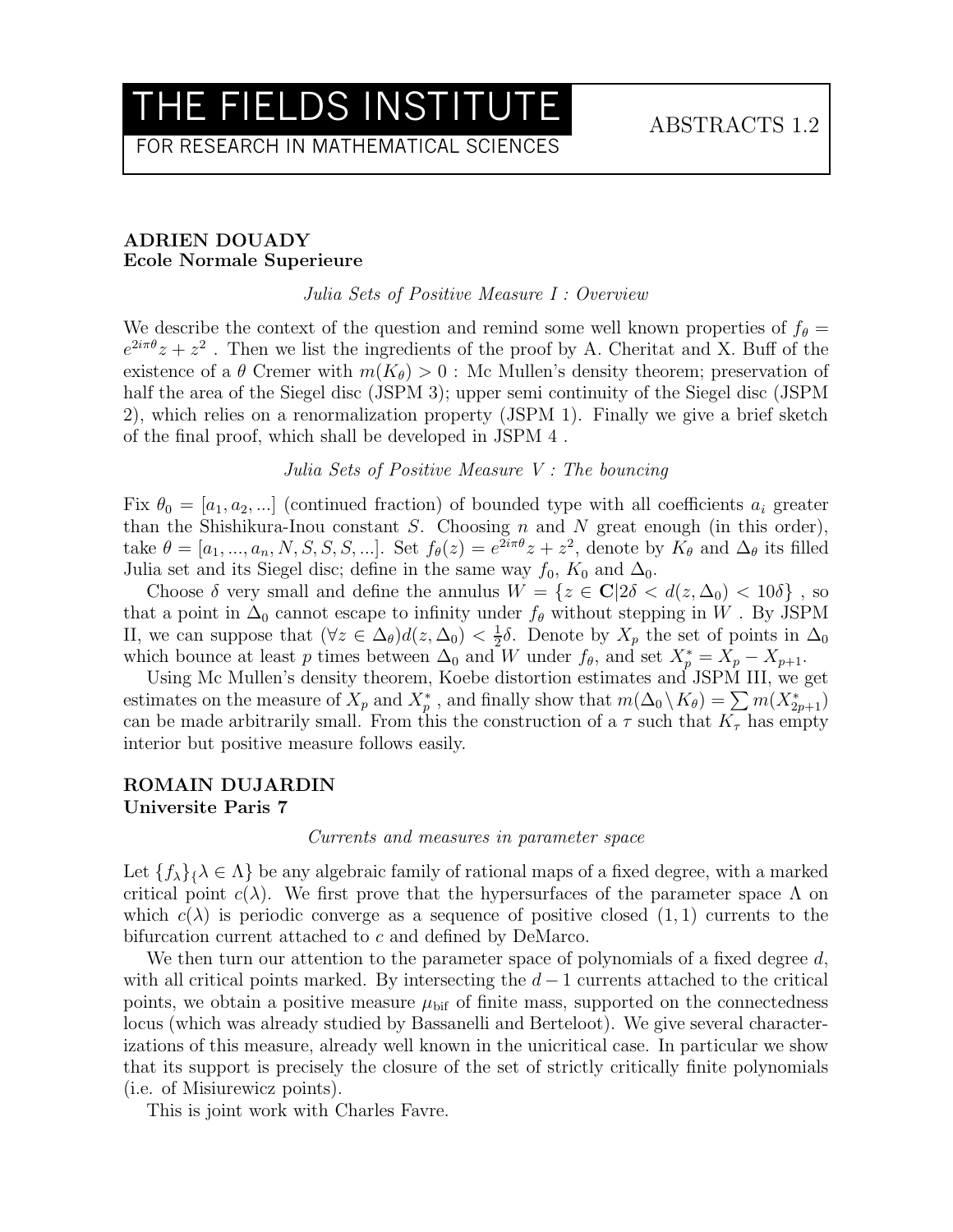FOR RESEARCH IN MATHEMATICAL SCIENCES

### ADAM EPSTEIN Warwick

A Bit of Abstract Nonsense

We discuss a categorical construction of, and comparison of, the direct and inverse limits of a system of Banach spaces which is simultanously, and compatibly, directed "upwards" by isometric inclusions, and "downwards" by projections. This exercise in pure functional analysis provides a foundation for the infinitesimal deformation theory of inverse limit Riemann solenoids. Examination of the duality encountered reveals that the notion of "cotangent space to Teichmuller Space" is somewhat subtle.

## JOHN HUBBARD Cornell

tba

### JEREMY KAHN Stony Brook

The complex a priori bounds for bounded primitive renormalization

Let  $f(z) = z^2 + c$  be infinitely renormalizable of *bounded primitive* type; it admits an infinite sequence of primitive renormalizations, and the period of each is a bounded multiple of the next-smaller period. We show by means of a combinatorial approximation of the geometry that "if it is bad now, it was worse earlier": if some primitive renormalization can be performed only with small modulus, then there is a previous level that can be performed only with smaller modulus. It follows immediately that all renormalizations can be performed with modulus bounded below.

TAN LEI Cergy-Pontoise

Constructing rational dynamics using Thurston's theorem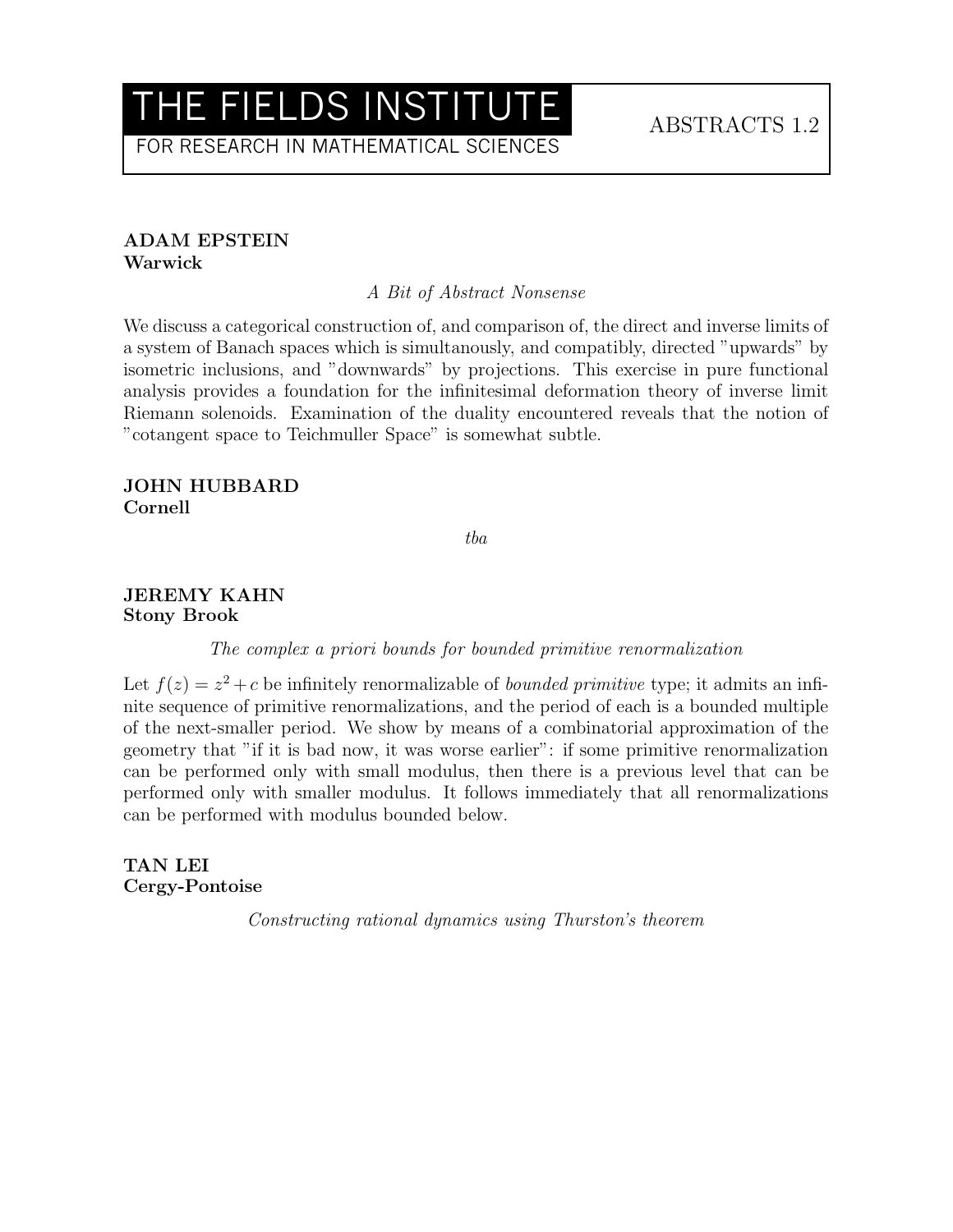FOR RESEARCH IN MATHEMATICAL SCIENCES

## VOLODYMYR NEKRASHEVICH Texas A and M

Combinatorial equivalence of topological polynomials and group theory

We will describe a method of determining when two Thurston maps (post-critically finite topological polynomials) are combinatorially equivalent. In particular, we will answer questions posed by J. Hubbard and A. Douady about compositions of Dehn twists with  $z^2 + i$  and with the "rabbit". On our way we will get many exotic groups: an uncountable family of "indistinguishable" groups, groups of intermediate growth, exotic amenable groups, etc.

### LEX OVERSTEEGEN University of Alabama at Birmingham

### On Cremer Julia sets

We study the topology of the Julia  $J$  set of a quadratic Cremer polynomial  $P$ . It is known that such a Julia set is a non-locally connected, non-separating one dimensional plane continuum. We show that if there exists an external angle whose impression does not contain the fixed Cremer point  $p$ , then  $J$  is connected im kleinen at a dense set of points and these points are contained in a unique, degenerate impression. (authors-A.Blokh and L.Oversteegen)

## DIERK SCHLEICHER Bremen

Escaping Points of Entire Functions: Proofs and Counterexamples to Questions of Fatou and Eremenko

Many of the deepest results in polynomial dynamics are obtained using dynamic rays and their landing properties. The rays are constructed using the simple form of the dynamics near infinity. For transcendental entire functions, infinity is an essential singularity without simple normal form.

Fatou and Eremenko asked whether points converging to infinity ("escaping points") have the form of curves to infinity; escaping points are always contained in the Julia set. We show that this true for large classes of bounded type entire functions, including those of finite order. We also show that there is a bounded type entire function for which every path component of the Julia set, and especially of the set of escaping points, is bounded.